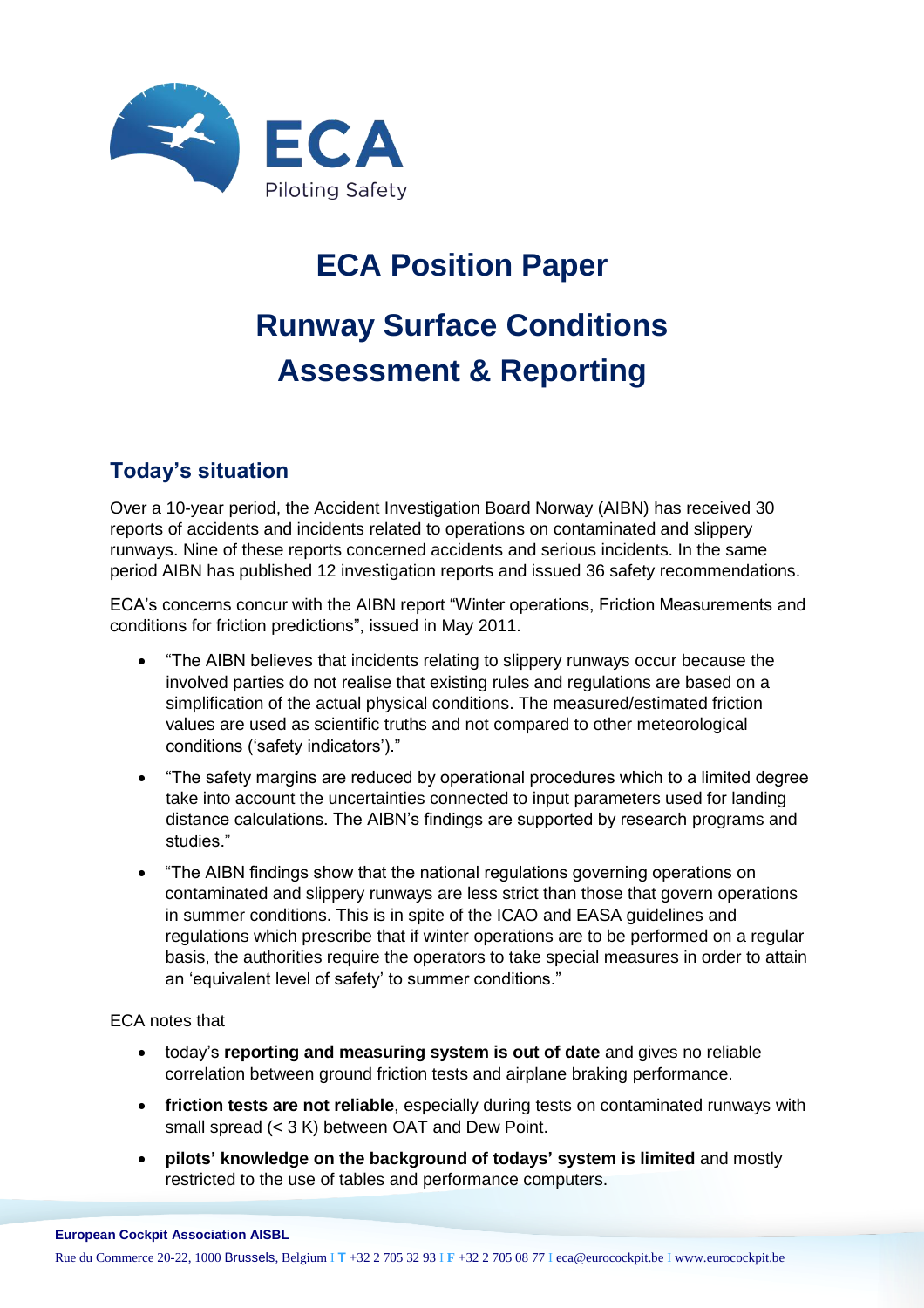- **pilot reports are not standardised**, mostly subjective and have only restricted operational value.
- **runway friction is handled differently at European airports and between European countries,** although there is an international ICAO standard for runway condition reporting.

#### **Way forward**

Following last year ICAO State Letter (AN 4/1.1.55-15/30) a new set of Standards and Recommended Practices (SARPs) regarding operations on contaminated and slippery runways will be applicable as of late 2018. The implementation of the amended SARPs into EASA regulatory framework will take place by latest 2020.

We welcome the changes to set forth as leading to an increase of both, in the level of standardisation in Europe and elsewhere as well as in the level of flight safety overall. ECA's goal is to ensure that procedures are correctly understood and applied by those responsible – the pilots. A number of key recommendations have also been developed to ensure a smooth and effective implementation of the revised SARPs in Europe.

#### **ECA's recommendations**

- **1. Ensure pilots' contribution and inputs** in all on-going and upcoming EASA rulemaking activities related to SARPs implementation, in the extensive research programmes and in the Take-Off and Landing Performance Assessment (TALPA) trials that are under way or planned ahead.
- **2. Standardise within Europe the use of the new Runway Condition Assessment Matrix**, the global reporting format and the the even more important contribution of pilot reports.
- **3. Secure the development of new procedures, tables and inflight software** to enhance the pilots' ability to assess a slippery or contaminated runway.
- **4. Ensure proper training and education of line pilots** before implementation.

Rue du Commerce 20-22, 1000 Brussels, Belgium I **T** +32 2 705 32 93 I **F** +32 2 705 08 77 I eca@eurocockpit.be I www.eurocockpit.be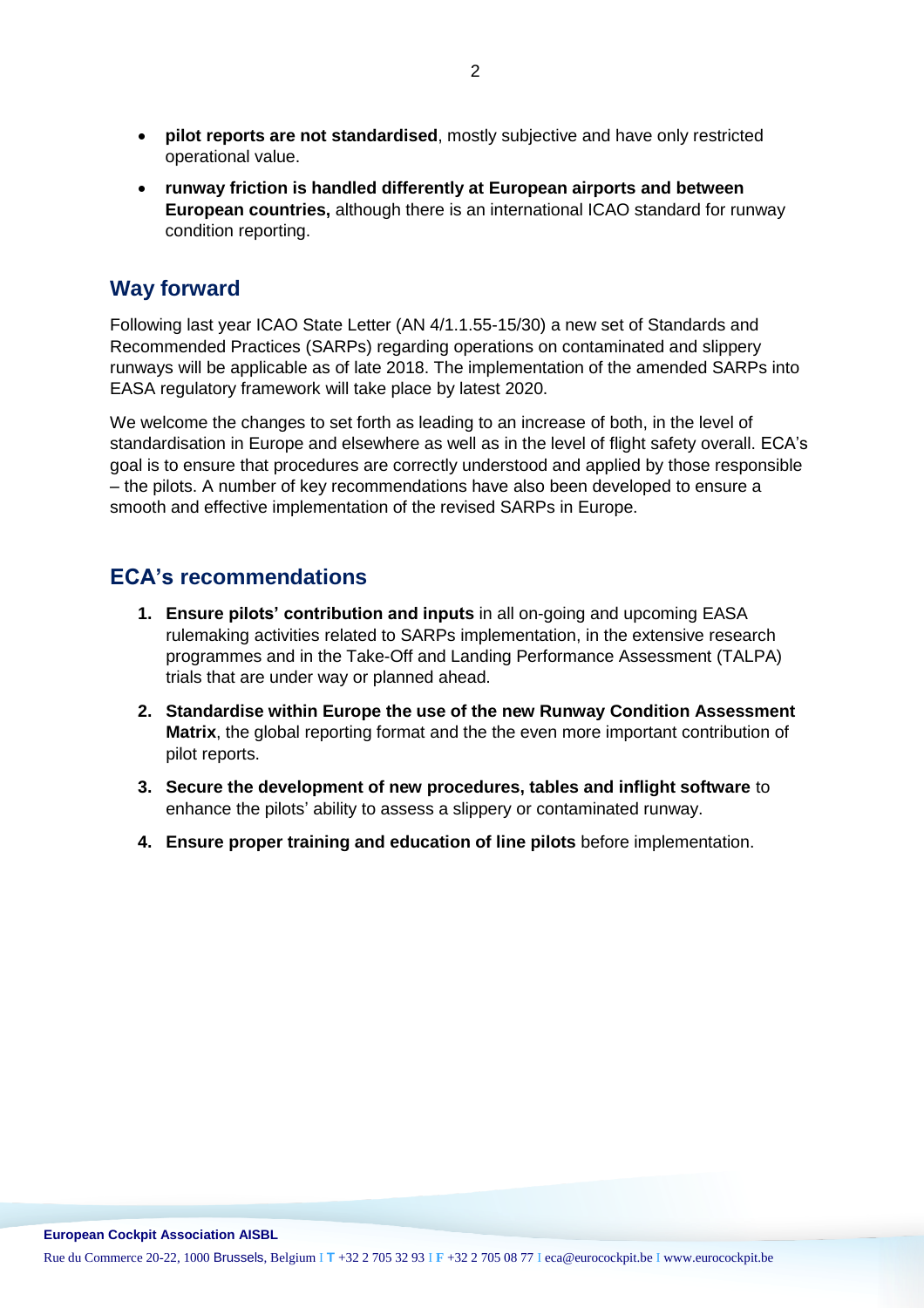#### **Ensure pilots' contribution and inputs in all on-going activities**

#### EASA:

EASA should continue to invite ECA to assign highly competent pilots with exhaustive technical knowledge to join EASA's relevant committees, and EASA bodies involved in the implementation.

#### National regulators:

All national regulators should invite the experts of national airline pilot associations to participate in working groups and symposiums responsible for SARPs implementation. Most ECA Member Associations have Flight Safety Committees with qualified and skilled personnel.

#### Aerodromes:

Aerodromes should invite national pilot associations to designate a locally based pilot to join Local Runway Safety Team (LRST) and/or other Flight safety related committees. The committees should be involved in all local trials and in the development of local regulations related to the forthcoming implementation.

#### **Fully standardise the use of new RWY Condition Assessment Matrix, global reporting format and PIREPs**

#### In ECA's view **current regulation and procedures have many inconsistencies**:

- The revised SNOWTAM recommendations and procedures issued by ICAO a few years ago are handled differently from state to state. Some states are still publishing µ values for the use in landing and T/O performance calculations, some are solely using the ICAO recommended procedure. By issuing the µ values in the SNOWTAM many operators are still using measured friction values in hundredths (1/100) and independent of the type of friction measuring device that is used.
- There is no European guidance for airports to produce Estimated Braking Action reports. There is no information to pilots about this fact.
- There is no standard for PIREPS. In the TALPA 'world', however, they have a direct effect on runway operations, a fact unknown to those pilots not using it. The implications of up-and downgrading are also not known to pilots. In most countries, there is no guidance for standardized PIREPs.
- There are different tables describing braking action values, some differing from TALPA matrix values.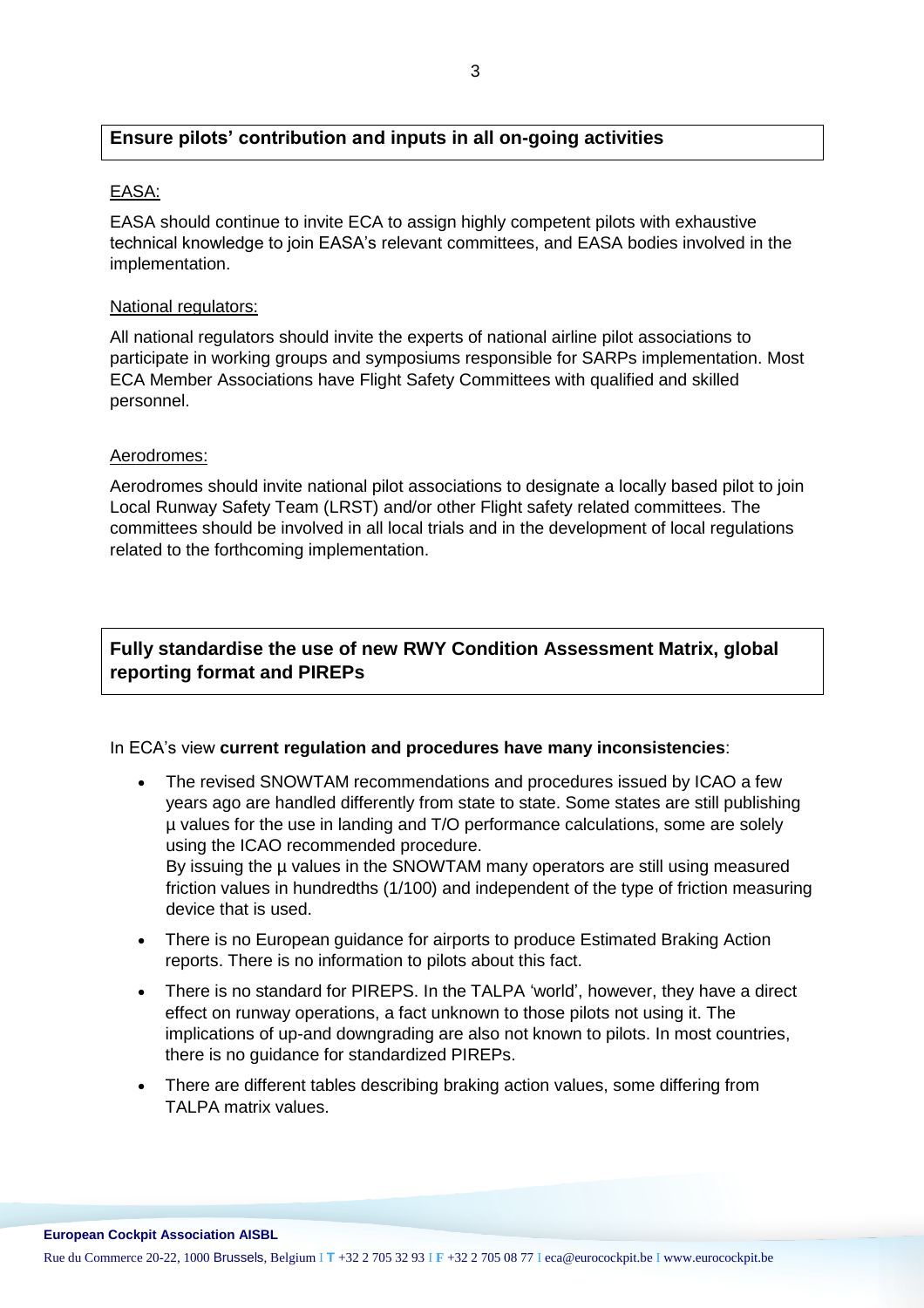How can we best avoid such differences in operational procedures to develop in the new EASA regulation?

- ECA believes it is **imperative that the new EASA regulation allows few or no adaptations or exemptions** by local/national authorities.
- EASA should **encourage and consult Member States with most experience on operations on slippery and contaminated runways** to lead the way in the forthcoming rulemaking activities. This may reduce the need for any future national adaptions/exemptions.
- EASA should **develop relevant guidance material to assist Member States** in the implementation and compliance of the regulation.

#### **Secure development of new procedures, tables and inflight software to enhance the pilot's ability to assess a slippery or contaminated runway**

The UK CAA established a Winter Operation Group (WIG) following the severe weather experienced in UK in 2010. The group consisted of stakeholders representing Operators, ATC, Airports and Regulator.

WIG reviewed all existing documentation/procedures and also used "The Winter operations report" from the Norwegian AIBN and results from the US TALPA Aviation Rulemaking Committee (ARC) to produce new guidance material and updated AIP and AIC pages regarding the reporting of runway surface conditions.

WIG have pointed out several operational considerations that ECA believes needs full attention in the forthcoming trials and rulemaking tasks:

#### *"Considerations for Aeroplane Operators:*

- *When dispatching to a destination likely to have a contaminated runway, consideration should be given to assessing the impact of an engine failure for all stages of the flight. It is also essential to make sure that the runway surface condition at both destination and alternate aerodrome is adequate. Approved performance data must be used to show compliance with the performance requirements at all times.*
- *In order to increase safety margins when landing on contaminated runways, an inflight re-assessment should be conducted before every approach and appropriate margins applied to landing performance.*
- *When operations on contaminated runways are not limited to rare occasions, operators should provide additional measures to ensure an equivalent level of safety. Such measures could include special crew training, additional distance factoring and more restrictive wind limitations.*
- *Crosswind guidance related to operation on contaminated runways has not been demonstrated. Consequently, the guidance could be optimistic given the uncertainties and variables associated with contaminated runway operations. Operators should consider aligning their crosswind guidelines in accordance with their level of contaminated runway operational experience.*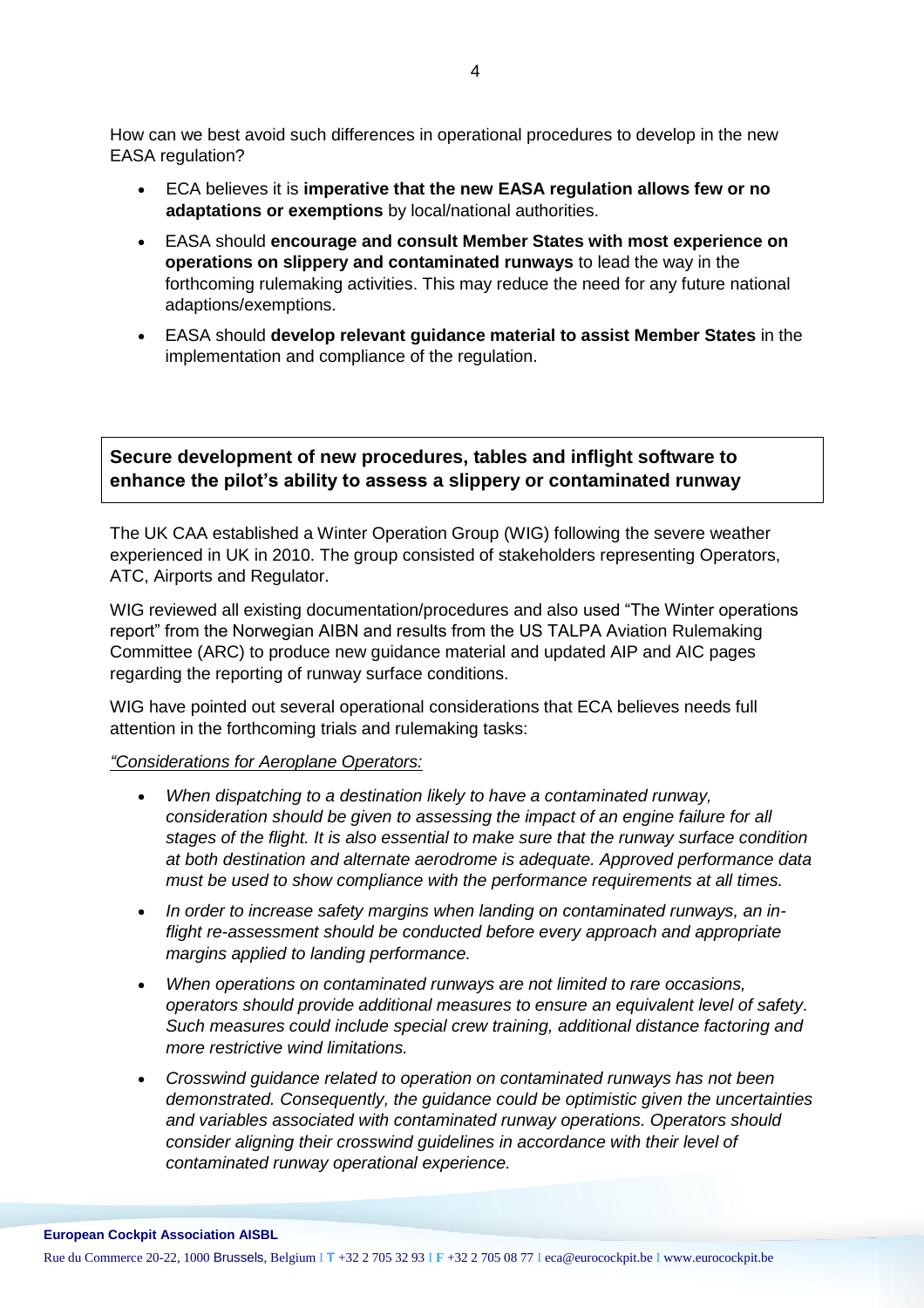- *Operators should ensure that their pilots understand the importance of flying a stabilised approach at the appropriate speed, terminating with a touchdown in the*  right place. Proper deployment of aircraft deceleration devices and correct braking *technique are also critical elements to mitigating the runway-overrun risk when landing on contaminated runways. If it is likely that any of this may not be achieved, a missed approach may be the safest option.*
- *Data from the Flight Data Monitoring (FDM) system should be analysed for all types of runway surface conditions in order to identify any adverse landing trends.*
- *Chemical treatments on runways, if ingested into engines and thus cabin conditioning systems, may produce a non-toxic mist in the cabin which could easily be misidentified as smoke. It would therefore be prudent under these circumstances for pilots to brief their cabin crew accordingly.*
- *Runway friction is handled differently at European airports and varies between European countries. Therefore UK aeroplane operators should be mindful that what is described in this document (paragraph 4.2) cannot necessarily be expected in other countries.*

#### *Considerations for Aerodrome Operators:*

- *The '3 Kelvin Spread Rule' (see Appendix 1, paragraph 1) is not an absolute rule but may be used as an indicator that runway surface conditions might be more slippery than anticipated.*
- *Chemicals used for runway treatment purposes may become less effective if melting snow/ice or precipitation is present. Likewise, chemicals can dry to produce a slippery film. Aerodrome personnel should continually monitor runway surface conditions after the application of chemicals.*
- *Runway surface condition reports are open to a certain amount of subjectivity due to the often dynamic nature of winter meteorology combined with the variables associated with human factors. The current UK contaminated runway surface condition assessment (matrix) trial, based on the Federal Aviation Administration (FAA) Take-Off and Landing Performance Assessment (TALPA) Aviation Rulemaking Committee's (ARC) proposals, should aid standardised reporting and reduce subjectivity."*

Source: UK Civil Aviation Authority Operations on Contaminated Runways 1 August 2012 Version 1

**ECA believes it is essential that EASA, national authorities, operators, ANSPs and other stakeholders make use of lessons learned** with today's system and incorporate these into the new regulation and guidance material. Non-standardised procedures and regulations as we have today, in Europe and in the rest of the world, are not acceptable.

**ECA salutes the UK CAA and French DGAC for their foresight, ability and willingness to initiate the transition to the forthcoming ICAO regulation by 2020.** The UK CAA started this process already in 2011 and adjusted their goals and methodology with reference to the work laid down in TALPA Aviation Rulemaking Committee and ICAO Friction Task Force.

**ECA would like to recommend EASA to lead the way for a similar approach to initiate the implementation of the ICAO regulation** for all its Member States well in advance of 2020.